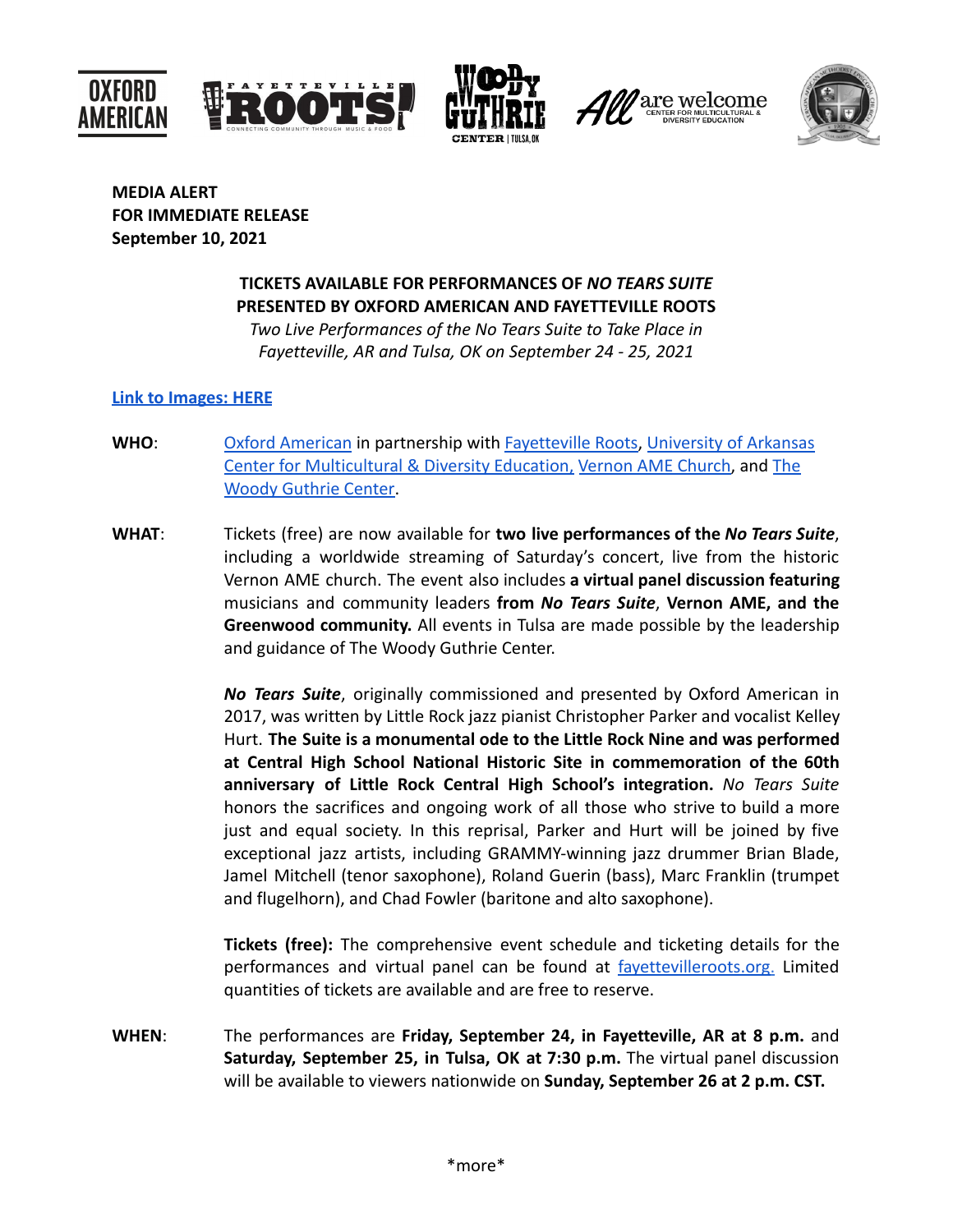**WHERE**: **The Fayetteville Public Library will host the Northwest Arkansas performance of the** *No Tears Suite* **on Friday, September 24**, in the library's Event Center, located at 401 W. Mountain St. in Fayetteville, AR. Doors open at 7 p.m. and the concert will begin at 8 p.m.

> **Vernon AME Church, will host the second concert on Saturday, September 25.** The concert will take place in the historic sanctuary, located at 311 N. Greenwood Ave. in Tulsa, OK. Indoor capacity is limited to 200 people, with a live screening on the lawn outside Vernon AME to allow for overflow capacity and safe social distancing. Doors to the church and lawn seating will open to the public at 6:30 p.m. and the performance will begin at 7:30 p.m. Saturday night's concert will also be available for online streaming via [fayettevilleroots.org.](https://www.fayettevilleroots.org/)

> **During Saturday evening's event, Vernon AME's recently restored Hammond CV organ, historic microphones, and RCA Victor Speaker will also be reinstated in the church's sanctuary.** First installed in Vernon AME in 1944, the historic organ has served generations of Vernon AME members through countless traditional hymns and melodies. Fayetteville Roots partnered with Reverend Dr. Robert Turner of Vernon AME to restore the organ and historic microphones.

**QUOTES**: "I am extremely honored to have these invaluable instruments restored and am deeply grateful to Fayetteville Roots for their kind, most generous donation of time and resources. This Hammond Organ and these microphones delivered the message of hope to the community in the years after the 1921 Tulsa Massacre. I am thrilled they will continue in service. They are yet another reminder and testament of Greenwood's resiliency," said **Reverend Dr. Robert Turner of Vernon AME.**

> "Growing up in Tulsa, I encountered the legacy of Vernon AME church as a teen when I first learned about the Tulsa Race Massacre of 1921. The legacy of perseverance of Vernon AME and Greenwood captivated and inspired me. I have spent my entire adult life grappling with what the people of my hometown did to the Greenwood community. In the legacy of fellow Okie, Woody Guthrie, I made a lifelong commitment to telling that story through song. Working with this amazing team of community organizers to present the *No Tears Suite* in Fayetteville and Tulsa and to see these historic instruments restored is a dream come true. I feel this project is helping to build an artistic and community bridge between Arkansas and Oklahoma. Our two states share so much. Our region and our shared history is not bound or separated by borders or walls," said **Bryan Hembree, Co-Founder of Fayetteville Roots & Director of Arts & Culture for the UA Center for Multicultural & Diversity Education.**